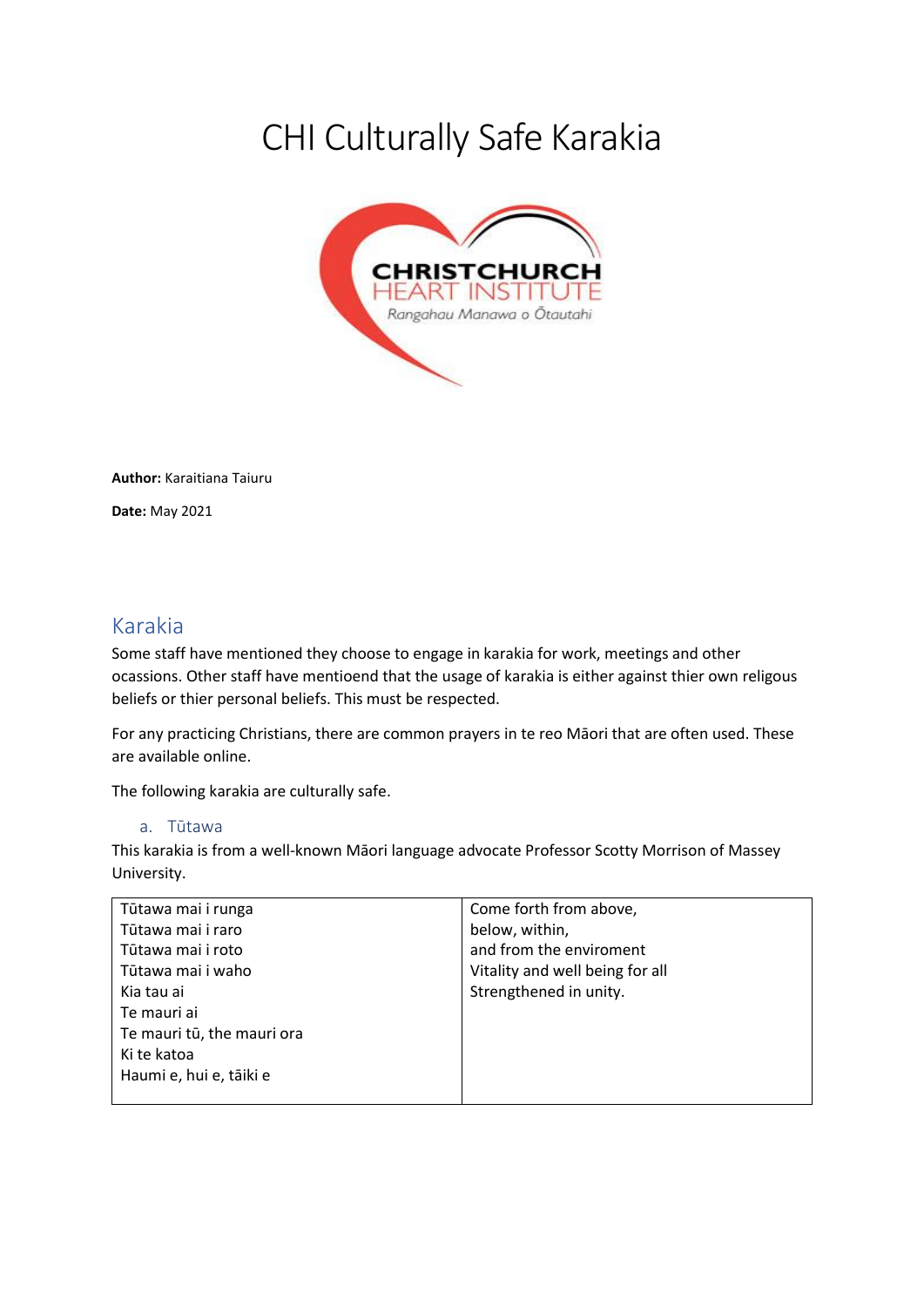#### e. CHI Karakia

This is a unique karakia proposed to be used by CIH that I have modified from a Massey University team karakia.

| Kia toi te mana                    | May mana endure                     |
|------------------------------------|-------------------------------------|
| Kia tau te mauri                   | may mauri be settled and in balance |
| Kia tupu te māramataka             | to enable emergence of enlighten    |
| Ki kā pukeka, ki Manawa o Ōtautahi | of staff                            |
| Ki kā tauira                       | and students                        |

#### i. Open a meeting

| Tukua taku wairua kia rere ki kā taumata | Let my spirit ascend to the top most summits |
|------------------------------------------|----------------------------------------------|
| Hai ārahi i āku mahi                     | As a guide for all that I do                 |
| Me taku whai i te reo Māori              | And in my aspirations for Te Reo Māori       |
| Kia mau, kia ita                         | So that it can be retained forever more      |
| Kia kore ai e karo                       | Never to be lost                             |
| Kia pūpuri                               | So that it is preserved                      |
| Kia whakamaua                            | And maintained                               |
| Kia tina!                                |                                              |
| TINA!                                    |                                              |
| Haumi e!                                 | So that it is secure                         |
| Hui e!                                   |                                              |
| <b>TAIKI E!</b>                          |                                              |

## o. Closing a meeting

| Kia tau kā manaakitaka o Te Mea Karo | Let the blessings of the unknown be bestowed |
|--------------------------------------|----------------------------------------------|
| ki ruka ki tēnā, ki tēnā o tātou.    | upon each and every one of us                |
| Kia māhea te hua mākihikihi          | So that all evils pass us by                 |
| Kia toi te kupu, toi te mana         | So that the permanence of the word, of the   |
|                                      | authority                                    |
| toi te aroha, toi te reo Māori       | the love and te reo Māori remains            |
| Kia tuturu                           | So that it has certainty                     |
| Ka whakamaua                         | And is maintained                            |
| Kia tina                             | And it will be secure                        |
| TINA!                                |                                              |
| Hui e,                               |                                              |
| <b>TAIKI E!</b>                      |                                              |

### u. Bless food

| Nau mai e kā hua e hora nei | We acknowledge these fruits laid before us |
|-----------------------------|--------------------------------------------|
| O te Ao                     | from the environment                       |
| O te Wai tai                | from the sea                               |
| O te Wai Māori              | from the fresh waters                      |
| Whakamaua kia tina          | Preserved and maintained                   |
| Tina!                       | Bind it, fix it, it is done!               |
| Haumi e, Hui e, Tāiki e!    |                                            |